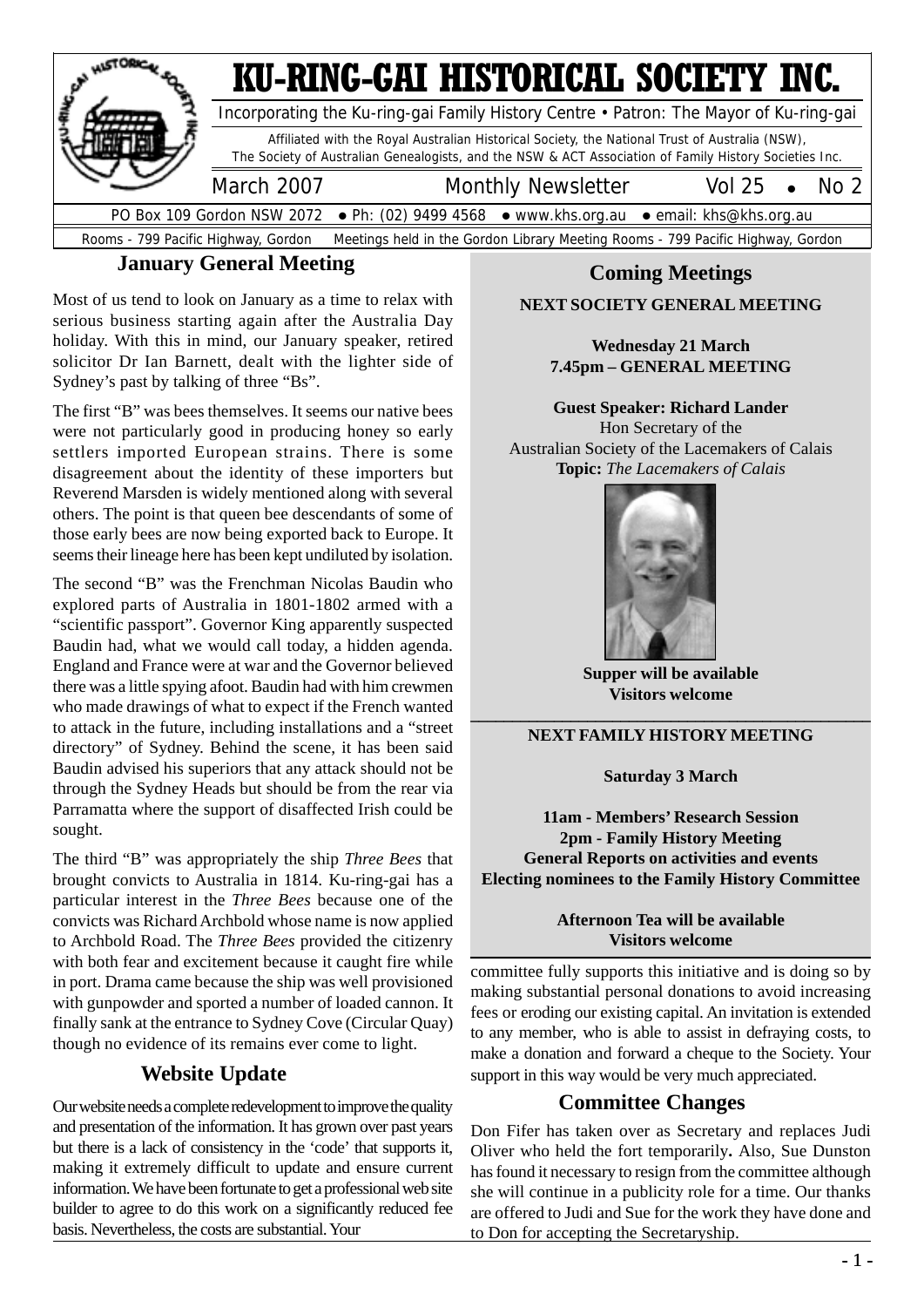### **Birthday of "Our Bridge"**



The 75<sup>th</sup> birthday of "Our Bridge" on 19th March is being well publicised. The Bridge obviously had a big impact on Sydney's growth on the northern side of the Harbour. Kuring-gai has a particular interest in the Bridge because J J C Bradfield, who played such an important role in the development of the Bridge and its

Dr J J C Bradfield approaches, was a Ku-ring-gai resident. Born in Queensland in 1867, he spent the major part of his life in *Kholo*, their home on the corner of 23 Park Avenue and Rosedale Road, Gordon. A Memorial to him is in a small island park on that corner. He and his wife, Edith, raised their family in their Gordon home. One son, Dr Keith (Bill) Bradfield, made a significant donation to help the Society establish the Headmaster's Museum in the old Gordon Public School which he had attended. His bridgebuilding father, Dr J J C Bradfield died in 1943 and he and his wife are buried in St Johns cemetery.

As part of the 75<sup>th</sup> Birthday celebrations the Society has set up a display of Bridge "memorabilia" in the Display cabinets outside our Gordon Research Centre. Thanks to Jo Harris, Helen Davies, Ann Barry and David Wilkins their efforts.

#### **Preservation of our Collection**

Opportunities exist to assist with maintaining and preserving our Collection. Come along any Tuesday or Wednesday and we will be sure to find interesting work for you. You will also benefit from learning more about our resources and 'how to' preserve and maintain records. Contact either Jennifer Harvey (9489 6390) re Tuesday or Kevin Callinan (9983 1525) re Wednesday. It is intended to run an update course on preservation shortly so we suggest you get in early.

#### **Seniors Week Activities**

\* The Society will be at St Ives shopping centre Seniors Week event outside Woolworth's on Thursday 8 March (10am-4pm) with a Local and Family History display.

\* We will also be at a special "Living Information Day" on Saturday, 17 March, at which a number of local groups will arrange displays, entertainment, stalls and literature. It will be at the Turramurra Uniting Church, 11 Gilroy Rd, Turramurra, from 10am to 4pm.

#### **"History" Coach Tour**

Kuring-gai Council has organised a tour of a number of local historic sites and places of interest for Friday, 16 March starting at 9.45am (departing 10am) from the Bus terminal on the western side of Gordon Station and finishing at 3pm. Luncheon will be provided at the Wildflower Garden. There will be a fee of \$20. Bookings are necessary at Council's offices on 9424 0778. Our Society will be providing commentary.

#### **Quiz - Neighbouring Names**

Do you know why several of our neighbouring suburbs have the names they do? Let's see.

1. *Hornsby.*

(a) bcause a large rock rising from the ridge dominates the skyline when viewed from the valley

(b) after a convict who became a policeman

(c) after a town in Cornwall

2*. Normanhurst*

(a) after English engineer who put forward the idea of an underground circular railway linking Sydney, its suburbs and the ferries

(b) after a town in Norfolk on the English coast opposite Normandy

(c) after the eldest son of the pioneering Hurst family

3*. Ryde*

(a) after a town on the Isle of Wight

(b) derived from the term "riding" which is a division of land within an area of government and defined for the purposes of administration

(c) after the name of one of the first breweries in Australia

#### **Gordon "Walk"**

As part of the National Trust's Heritage Week, we will be conducting a 10am-1pm heritage "Walk" on Sunday, 11 March in conjunction with Ku-ring-gai Council. It will start outside the Gordon Library and will include the old School, the Society's facilities, Headmaster's Office Museum, Council Chambers, the heritage railway station, St Johns Church and cemetery and will finish at Tulkiyan. There will be a \$10 charge. Bookings essential on 9489 6390. Luncheon will be available for purchase at Tulkiyan.

#### **Recent Acquisitions**

The following are some of the many additions recently made to our Collection:

MY DEAR MRS MACARTHUR – The Recollections of Emmeline Macarthur (1828/1911). By Jane de Falbie. Kangaroo Press (1988). 128 pages. Indexed.

RASCALS, RUFFIANS AND REBELS OF EARLY AUSTRALIA (Frank Clune). Angus & Robertson (1968/1987). 234 pages.

PEAKS & VALLEYS – An Autobiography (Lloyd Rees). Collins Australia (1985/1989). 280 pages. Indexed.

GEORGIANA (1804-1890) (Brenda Niall) - a biography of Georgiana McCrae, professional painter, diarist, pioneer and grandmother of Hugh McCrae. Melbourne University Press (1994). 346 pages. Indexed. Donated by Virginia Robison.

A HISTORY OF WAGGA WAGGA (Keith Swan –1970). 220 pages. Indexed.

FEDERATION AUSTRALIA (David P Miller). The career and photographs of Charles Kerry (1858-1928). David Ell Press (1981). 128 pages.

THE VOYAGES OF CAPTAIN COOK (Rex and Thea Rienets). Paul Hamlyn (1968/1969). 160 pages. Indexed. SITES OF WONDROUS TREASURE – the Story of Hill End. National Parks and Wildlife Service (1989). 50 pages. Indexed.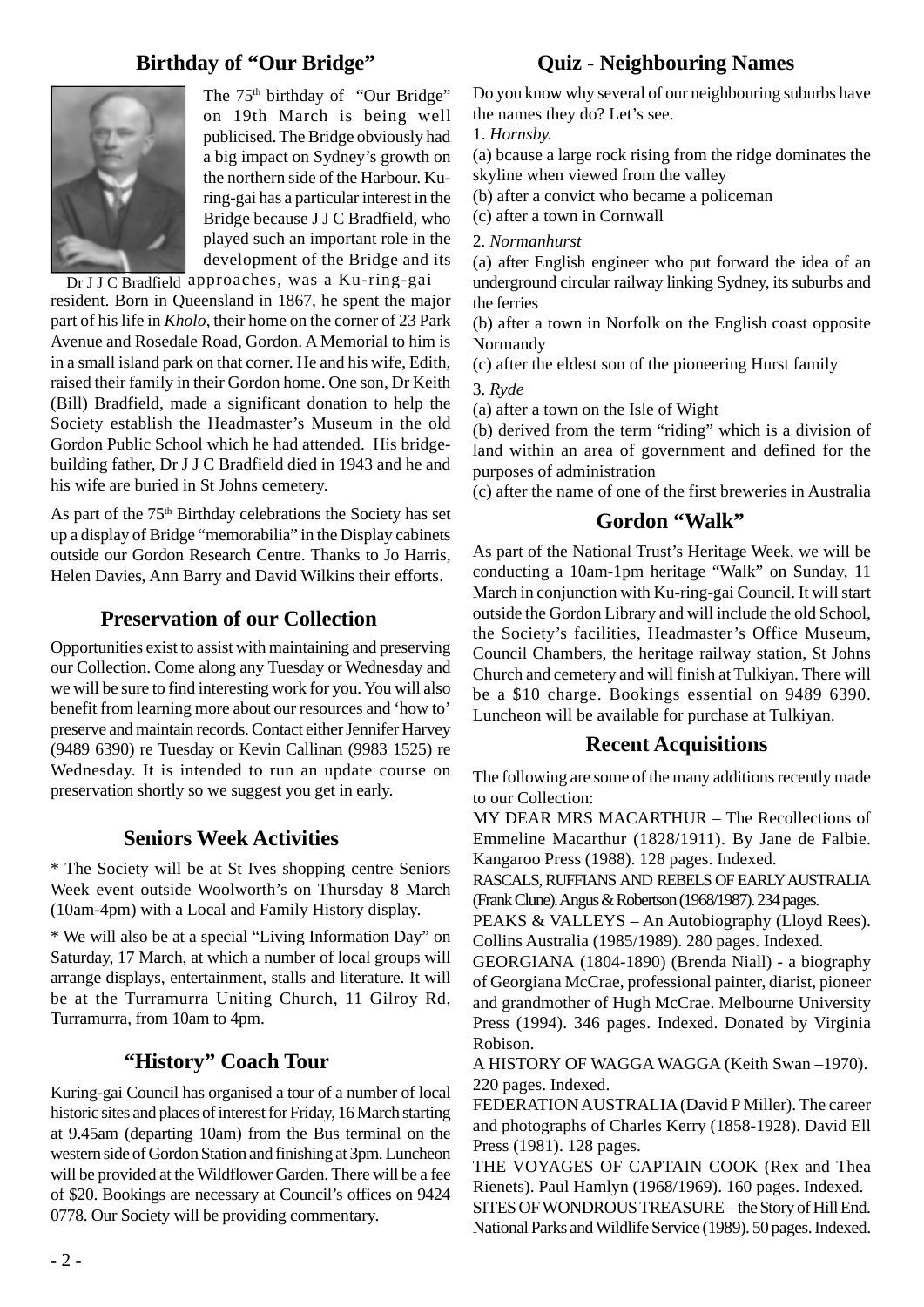We are fortunate to have been given the early records of the St Ives Progress Association to add to our records. As is usual, we need to sort them so they can later be searched by researchers. Helping the Society do this would be a pleasant pastime for any member who has a particular interest in St Ives. Spending time at our Gordon Research Centre in the company of kindred souls is enjoyable as well as worthwhile. If you would like to help, a call from you to President Kevin on 9983 1535 would be very welcome.

#### **House Styles in Ku-ring-gai**

Ku-ring-gai Library has arranged three talks on Ku-ringgai House Styles by prominent Sydney architects and heritage consultants. The talks will be in the Library Meeting Room at 7.30pm (for 7.45pm) on Thursdays  $1<sup>st</sup>$ , 8th and 15th March*. The three topics will be Federation Arts and Craft Styles; Interwar Housing* and *Modernism*. A \$5 fee will apply. Bookings should be made with Margaret Phillis at the Library on 9424 0910 (phillis@kmc.nsw.gov.au)

#### **More on the Hickey murder**

Last month we mentioned having added to our Collection a booklet in which Thomas Brown puts his views on being charged with the 1913 murder of Sergeant Hickey. We said that Brown was found guilty and was later declared insane. Ours was an abridged version of events because he won an appeal. However, the Crown pursued its case. The eventual upshot was Brown was indeed declared insane and 18 months later released on the understanding he leave the country. He did so but soon returned. It is too complex a story for these pages. We recommend anyone interested should read the Brown booklet and also pages 31/32 of the Brown Family Chronicle 3B. Both are in our Rooms along with other material.

#### **Japanese Visitors**

People from all over come to our Gordon Research Centre and many have interesting stories to tell. During February we had two gentlemen from Osaka (Japan) – one a museum curator and the other an archaeologist. It seems they found us through our website. Their quest was to find out more about Rev George Brown (1835-1917) who was famous in his day not just as an outstanding Methodist churchman but also an amateur archaeologist who assembled a superb Collection of Pacific Island artefacts. He was a Gordon resident in his later years and lived in the old home, then known as Kinawanua, on the southern side of St Johns Church. It seems his Collection was bought by the National Museum of Ethnology in Osaka in 1999. Its final home had been the subject of debate since as far back as 1918 with the NSW Government and Australian Museum, and many others throughout the world, having expressed interest over the years. Our visitors were absolutely delighted with the information we were able to give them. They reciprocated with information of value to us. One item they gave was a large beautifully printed book they produced to mark the opening of the Collection. Unfortunately, but not at all surprisingly, it is in Japanese, but they will let us have the English version they are now planning.

# **St Ives Records Member Profile– Hans Bandler**



Hans Bandler is seen too rarely at our meetings these days because of health and transport problems but nevertheless still makes an effort to come along once or twice a year. Few current members would know of his remarkable background.

Hans was born in Vienna during the "First" War and, as his parents had

separated, was raised by his Aunt Fritzi. He studied engineering and was disturbed in the mid 1930s by the threatening cloud of Nazism gathering over Europe. Early one 1938 May morning he was unexpectedly arrested, threatened by rifle butt, and taken to Dachau Concentration Camp and, later, to the much worse Camp at Buchenwald. War had not been declared and Aunt Fritzi bribed officials to release him provided he left Europe immediately. He did so and arrived in London virtually penniless in 1939 but had some help from friends. In his Vienna days he had met several Australians and this led him to Australia later that year – again virtually penniless. However he did have some doctor friends here who he had met in Vienna.

His Austrian qualifications were not recognised so he enrolled at Sydney Technical College for a degree in Local Government Engineering. He tried to join the AIF but, of course, was not accepted. During and after study he was engaged in several jobs in engineering design. In 1954 he joined the Sydney Water Board. Expanding his knowledge continued to attract him and he undertook a post-graduate course at Macquarie University in environmental studies in 1973 and then obtained a Master of Science degree.

Hans has presented many Technical papers to International conferences throughout the world and recently compiled a booklet titled *Warragamba and Burragorang* for The Oaks Historical Society.

His shattering experiences in Europe, his uprooting from family, friends and culture stirred in him an interest in social issues. Politically, like so many others who detested Fascism, Hans was attracted to student activism while at College and, later, to left wing labour politics and the Peace movement. Even later he became active in *Scientists against Nuclear Arms* and in the *Society for Social Responsibility in Engineering*.

Outside politics, it was nature, the environment, music and film that claimed his non-working time. He was heavily involved in working for and promoting the ABC Youth Concerts, the Sydney Film Society and the Sydney Film Festival. While working as a projectionist for a film on Australian Aborigines, he was impressed by the guest speaker, Faith Mussing, whom he came to see regularly at concerts. She became Faith Bandler when they married in 1952 and has made a significant contribution to Australian history. Hans and Faith have lived at Turramurra for many years and have a daughter, Lilon Gretl, who is a medical practitioner.

(More about Hans can be found in "*Strauss to Matilda*" – 1988)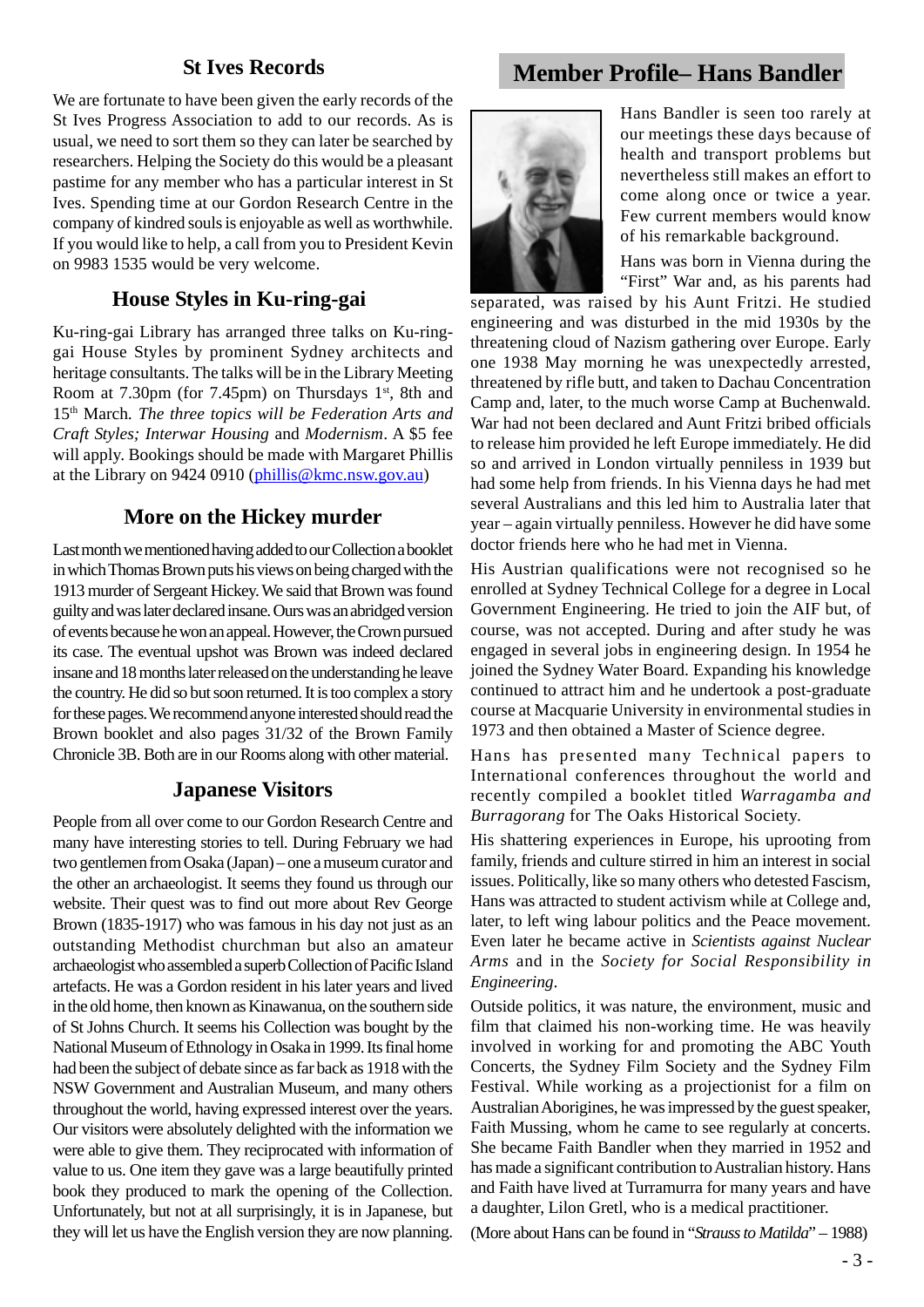# **History Notes**

# **Echo Point?**

When we hear of Echo Point we usually think of The Blue Mountains. Few would realise Ku-ring-gai has its own Echo Point with a pretty little Park and neighbouring marina and restaurant. Our Echo Point is at Middle Harbour on the righthand side of the road that used to take us down to the old Roseville Bridge and swimming baths.



We think of the Lane Cove River as the watery highway along which our pioneers came to and from Ku-ring-gai. We invariably overlook the fact that the municipality also has water access both from the north along Cowan Creek and from Middle Harbour on the east. It was by way of Middle Harbour that Samuel Bate arrived as a squatter about 1829.

Samuel was not the run-of-the mill squatter as we understand the term today. He was born in London in 1776, began an Army career, and served five years in India. This ended when he was dismissed by a General Court-Martial for reasons now unknown. Life soon improved for him, however, and he was appointed Deputy Judge Advocate to the Port Phillip Colony. To his dismay he found on arrival in 1806 that he was to be stationed in Hobart. When Samuel, his wife, Sarah, and a very new baby got to Hobart, Sarah immediately disliked it and promptly went back to England. She disappeared from Samuel's life and he married Matilda King in 1810.

Samuel, for his part, found officialdom had not even established Courts in Van Diemen's Land and fell out with the authorities, Governors and all. He became a "very troublesome, ill tempered man" and returned to England himself in 1815. Ten years later he came back to Sydney as Surveyor of Distilleries, a post he held until about 1831 by which time he had become blind.

His interest really lay in silk production and he energetically cultivated mulberry trees. In January 1829 his 18 year-old son, Richard, unsuccessfully asked for about "twenty acres … a mile and a half down the Middle Harbour" for which he could obtain from his father "orange, walnut, filbert, almond, peach and a variety of English forest trees". The area was really accessible only by water and totally uninhabited by Europeans though used for a long time by Aborigines. An existing midden testifies this.

It appears the Bates then squatted on the Echo Point site but the Sydney Morning Herald soon records that, by 1831, Samuel was officially renting the 20 acres it described as Mr Bate's farm. In 1839 the ailing Samuel was allowed to purchase it. It is unlikely though that Samuel and Matilda lived there themselves because of his blindness. In 1841 one of their sons, John, is recorded as living there with his family. It seems however that John left Echo Point in 1842 and did not return until the early 1850s after Samuel's death in 1849.

In 1853 John was Clerk of the Select Committees in the NSW Legislative Council. By this time there was surface access of a sort to Echo Point and John would follow a bridle track through Willoughby to Blues Point, cross the harbour by ferry and walk up Macquarie Street to Parliament House. He bought 12 acres at Chatswood to spell his horses where Myers is now.

The Bate family sold Echo Point Farm in 1862 to Henry Milford, a Supreme Court judge but soon after it was bought by John Bate's brother-in-law John Baptist and later by Thomas Moore who lent his name to Moore's Creek. The Temperance Society bought it in 1892 as a home for inebriates and Henry Lawson was a patient there for a time.

By 1914 all traces of the old farm had gone apart from some ancient mulberry trees (though a diligent search may find an old step). Persons of a political bent will recall Jeff Bate who married Dame Zara Holt. Jeff was a great-great grandson of Samuel.

If some time you are looking for something pleasant and different to do why not visit Echo Point and dream a little of its isolated but interesting past?

## **St Swithin's or St Swithun's**

The true name of the historic Anglican Church in Telegraph Rd, Pymble, has caused many an argument. Even though it was referred to generally over its early years as St Swithin's it formally and officially became St Swithun's in 1940 and as such became the only St Swithun's in NSW. Marcia Cameron in her book *Living Stones, St Swithuns, Pymble 1901-2001* tells us that it took its name from the  $9<sup>th</sup>$  century Bishop of Winchester. He gained a reputation for miraculous cures. Legends about him abounded with the most famous being:

> St Swithun's Day, if thou dost rain, For forty days it will remain: St Swithun's Day, if thou be fair, For forty days 'twill rain nae mair.

St Swithun's Day is 15 July. We must remember that St Swithun was speaking of the northern hemisphere and had not heard of El Nino.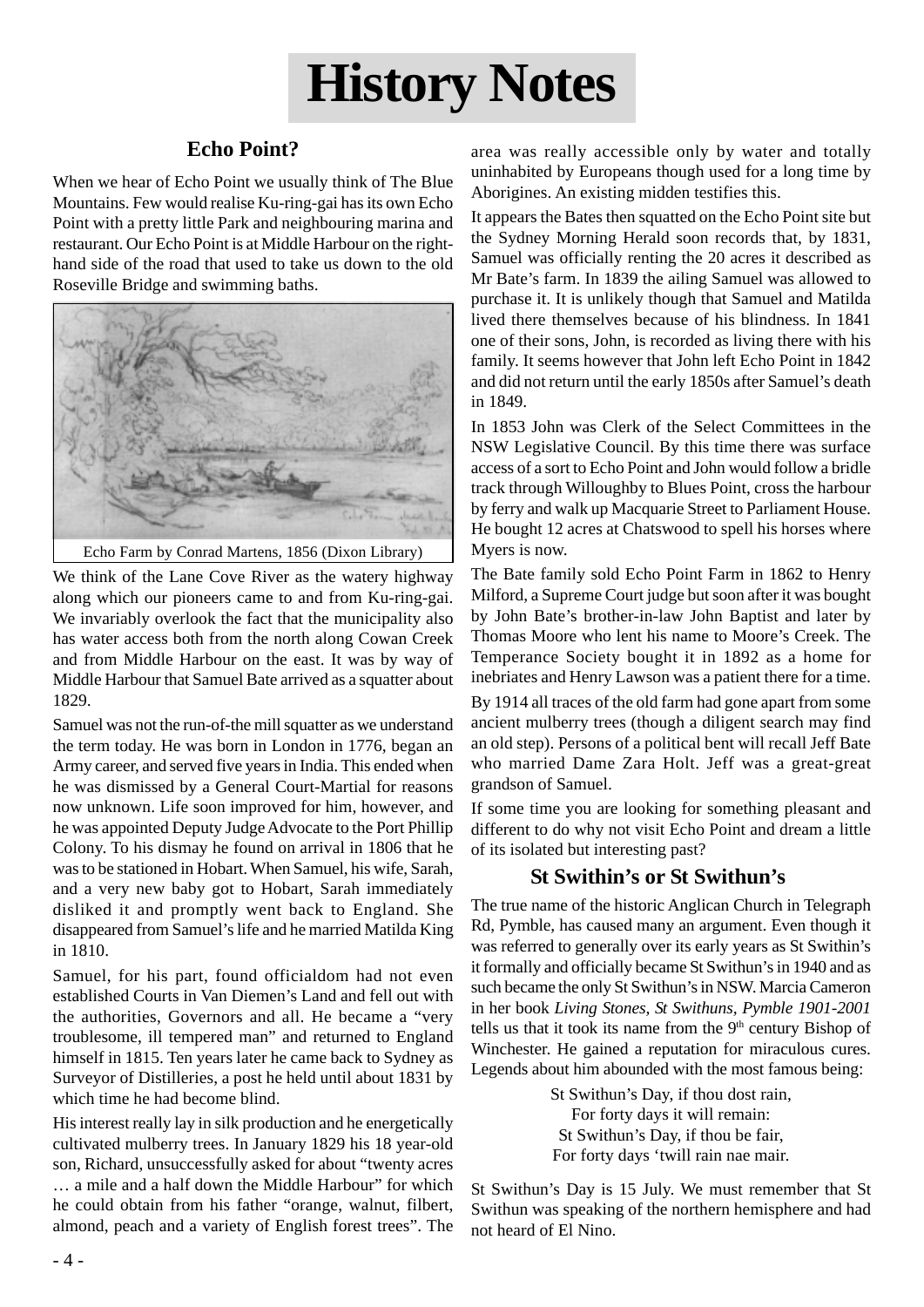#### **A Square that Isn't**

Just over the railway line from our Gordon Research Centre is a street sign that promises to point from Park Avenue to "*Garden Square*". We normally envisage an urban square as an open area surrounded by structures. A "garden" square sounds quite pleasant. Though the area undoubtedly has appeal as a residential area, one would be disappointed if looking for such a traditional square and finding instead just a normal street. So why "*Garden Square*"?

It seems that a draughtsman, John Marshall, lived for many years with his family in *Corra Lynn*, 24 Park Avenue. This was, and is, on the corner of what was to be *Garden Square*. His home had considerable land behind it and in the mid 1920s he subdivided his original "square" of land making provision for five new blocks with a new access road. Nothing at all original about that of course. Perhaps, however, he felt that selling his original square of land would be made more attractive to buyers if he promoted it collectively as *Garden Square*. What evolved was that it was the access road which came to be called *Garden Square.* John and his wife Louisa are, by the way, buried at St Johns.

#### **Amy Mack - A Lover of Nature**

Many Ku-ring-gai people have an affinity with nature and our surrounding bushland. Too few, however, have these days heard of Amy Mack who published *A Bush Calendar* just on 100 years ago in 1909. It is only a small volume but joyously records the changing seasons around her Lindfield home. It describes the bush and details the many plants and birds which could then be seen so plentifully each successive month. It is a charming publication, which had a number of reprints. As we now approach March the following, for example, is from her thoughts about that month:

*"It is the resting time in the bush; the time when birds and flowers and insects, having all produced their share of life and beauty, rest for a while before beginning once again the joyful task allotted them by Mother Nature".*

Who was Amy Mack? She was one of thirteen children born to Hans Mack, a Wesleyan minister and his wife Jemima. Hans served his church in many places and it was while in Adelaide in 1876 that Amy was born. She and several of her siblings were destined to make their mark in Sydney. Perhaps the one to attract most fame, and in later life notoriety, was her elder sister Louise Mack who was an author, poet and war correspondent and pursued a bohemian lifestyle.

Both Louise and Amy attended the Sydney Girls High School. The school's Register for that time lists not only their names and those of three other sisters but also that of Ethel Turner who wrote her *Seven Little Australians* while living at Lindfield. The Mack girls and Ethel became associates at school and moved in the same social set. They remained in contact in later years mainly through Louise.

Amy became a journalist and was editor of the Women's Page of the Sydney Morning Herald from 1907 until 1914. Unlike her flamboyant sister, Louise, Amy was of quiet demeanour. In 1908 she married zoologist Launcelot Harrison and they settled in *Bullimar*, Buckingham St, Killara (1909-1911) and then Trafalgar Avenue, Lindfield (1912-1915). Amy began her publishing life with *A Bush Calendar* (1909), *Bush Days* (1911) and two children's books *Bushland Stories* (1910) and *Scribbling Sue and other Stories* (published in 1915). In her writings there can be no doubt that she drew on Launce's knowledge of birds and plants.

The couple left for England in 1914 where Launce did postgraduate work at Cambridge. In the War he served in Mesopotamia and she worked as publicity officer in London for the Ministry of Munitions. On returning to Sydney they lived at *Amarah,* 4 Burgoyne Street, Gordon, from 1919. In 1922 Launce was appointed Professor of Zoology at Sydney and she published *The Wilderness.* She wrote frequently for the Herald's literary pages. In another sphere of life she was honorary State Secretary of the National Council of Women from 1920 until 1923. The seemingly idyllic partnership between Amy and Launce came to a halt in 1928 when he died suddenly at Narooma at the age of 48 while on holiday.

Amy continued to live at Gordon and though she published occasional articles her enthusiasm waned. She herself died in 1939. Amy and Launcelot had no children.

 (The Society has a first edition copy of *A Bush Calendar* in its Collection). - *Max Farley*

#### **Different Days - Different Ways**

J G Edwards, the "Father of Killara", chronicled his recollections of Ku-ring-gai's early days and published them under the pseudonym of "Jones" in Sydney's Evening News in July 1921. We suggest that those with a liking only for the finer things of life move on to the next item without reading further. Under the heading "Love in the Early Days" Jones writes:

*"Pymble and McIntosh the elder, long since deceased, knew Foster and his wife intimately and they told Jones some strange stories about the old folk.*

*Foster, it appears, one morning found his wife hanging to a beam in his home. He buried her in Sydney, where the Town Hall stands today, and honoured her memory by erecting over her remains, a headstone, suitably and affectionately inscribed. After some delay he took to himself another wife, who, after living with him some time died. Foster took his horse and cart to Sydney and brought home the tombstone which marked the spot where rested his first wife. The stone was erected over the grave of wife No 2, who was interred in the paddock at the rear of the Green Gate. After mourning his loss sufficiently, he committed suicide, and was laid to rest with his later wife. A few years ago the late Mr Waterhouse brought the old stone up and placed it besides the blacksmith's shop, opposite Abbotsholme, lately removed, and probably the stone or remains are on adjoining land".*

(The thought occurs that, as there seems no real evidence, Messrs Pymble and McIntosh, may have told the young Jones a fanciful story).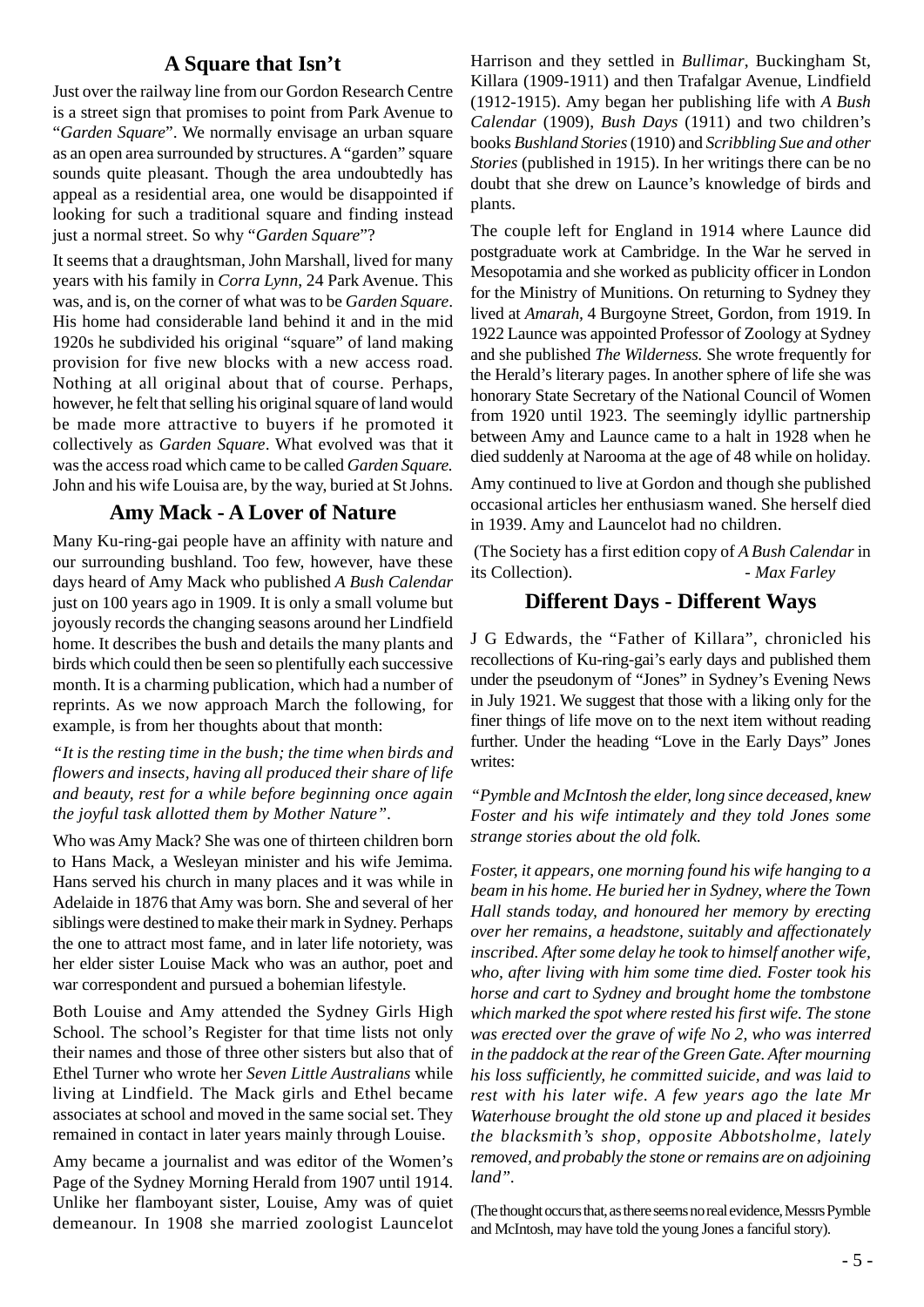

## **3 February Family History Meetings**

#### **11am Discussion Session.**

About 24 members attended the 11am session led by Jo Harris. This featured a CD "Convictions - Arrivals and Departures 1788-1968"; an "1848-1879 Immigrants and Relatives" database and "Unassisted Arrivals 1842-1856". It was emphasized that a Memory Stick at home can be used to back up, store and transfer information.

#### **2pm General Meeting**.

This was attended by some 55 members and included:

**Coming Events.** Information on the following planned and suggested events – a Session on Powerpoint; a new 8-week family history course; a coming visit to State Archives; the proposed annual Family History Award; a visit to Ryde (including visiting Field of Mars cemetery) probably on a Sunday in mid May and the continuation of the project of photographing graves at St John's cemetery.

**Books.** Almost 50 books (some donated) were accessioned in the last month including: *These Are the Names*  biographies of every Jewish person who came to Australia 1788-1850; *Gift of God, Friend of Man -* about timber industry; *Betty Archdale*; a *Shipwreck Atlas* and *A Bush Calendar* by Amy Mack.

**Australian Family Tree Connections.** Recent issues had touched on the Wacey family of Wahroonga and Roseville; an exhibition about the Female Immigration Depot at Hyde Park Barracks and several recommended websites: www.dnzb.gov.nz - over 3,000 NZ biographies; http:// measuringworth.com/ - calculating today's value of yesterday's money; www.ancestorsonboard.com departures and arrivals 1890-1899; http://academicgenealogy.com/ - connects with billions of primary or secondary family history and records.

**Virus Protection**. AVG can be downloaded from the internet (no charge).

**BDM NSW Registry Updates.** Births to 1906, deaths to 1976, marriages to 1956.

**GOONS.** The Guild of One Name Studies was described.

**Parramatta Heritage Centre.** The Council-run Church St Centre has paid staff and is open 10am-5pm daily (8pm Thursdays).

**Volunteers**. Ann Barry said there is always a need for more volunteers as there are lots of different tasks. It is usually a case of "learn on the job". Kevin Callinan said this included transcribing records of the St Ives Progress Association (some could be done at home), upgrading the catalogue, and working on the records preservation project. **Shipping.** Stella Green mentioned a good shipping website, www.theshipslist.com. She also reminded members to enter into the Members' Interests register the names of ships that brought their ancestors.

**Chatswood District Registrar**. Stella showed photo of her grandmother, Elizabeth Emily Stuart, who had been District Registrar in the early 1900s. Her name would be on many local certificates.

**Guest Speaker Dr Robert Robins** outlined the story of his mother's Rhodes family, who were the first settlers at Jerusalem Bay, 2km east of Cowan railway station. Bob's grandfather, George Rhodes, was a boat-builder and boathirer. He married Agnes and they had 4 girls and one boy. Ku-ring-gai Chase was gazetted in 1894 after lobbying by Eccleston Du Faur. In 1901 Rhodes was permitted to lease a section of Jerusalem Bay and built his first house. A second one came around 1922. Access is via the Great North Walk and by boat. Bob showed us pre-1910 postcards of the Bay and later photos of steamers on day visits. A 1997 aerial photo shows no structures left.

A vote of thanks and gift was presented to Bob by Ken Dunstan. The raffle was won by Jeanette Rennie who chose "Monuments and Memorials".

#### **Sessions on Family Tree Maker**

**January Session - There is no doubt about the popularity** of the one-day Training Sessions run by Jo Harris, our Vice President and Leader of the Family History group. On 19 January, 36 members attended another special "one-off" session on how to get the best results from the widely used Family Tree Maker genealogy computer program.

**Next Session 12 March -** The next one-day Training Session on using the Family Tree Maker efficiently will be in our Gordon Research Centre at 10.30am on Monday 12 March. Please contact Jo on 9489 4393 to book. There will be a nominal fee of \$5 per member (\$10 for non-members to cover costs.

#### **New SAG Website**

The Society of Australian Genealogists is not yet operating at its new 379 Kent St address as we write but has taken its enforced partial "lay-off" to revise its web site – www.sag.org.au. It seems quite friendly and informative and might be worthwhile having a look at it.

#### **Rules for Passengers**

Our regular contributor, Stella Green, found this on her favourite website *TheShipsList.* The Rules applied to farepaying passengers on the SS "Great Britain" which made numerous voyages to Australia from the 1850s.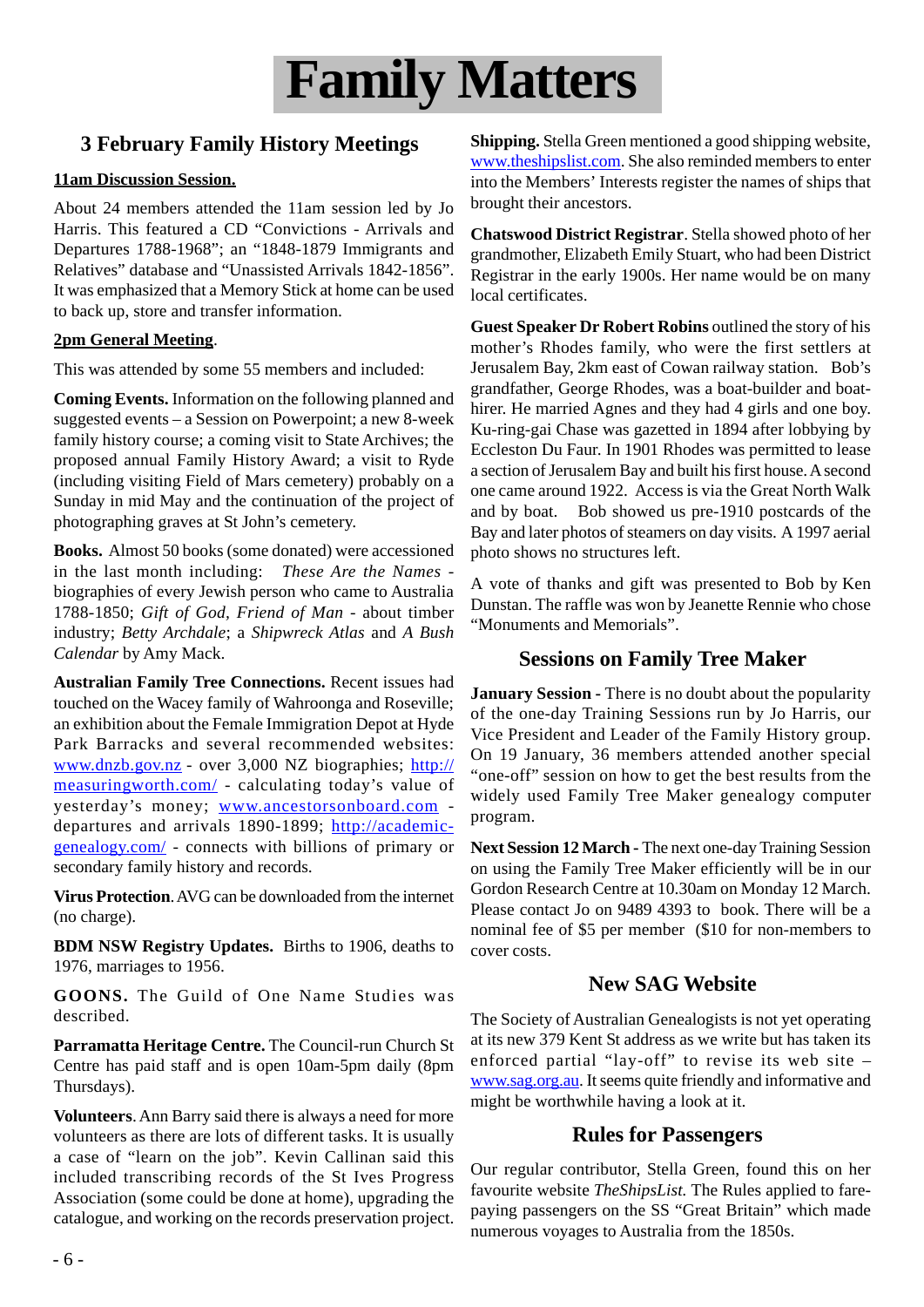#### *Meals & Bedtime*

1. Every passenger to rise at 7am unless otherwise permitted by the SURGEON.

2. Breakfast from 8 to 9am, Dinner at 1pm, Supper at 6pm. 3. Passengers to be in their beds at 10pm.

#### *Fires & Lights*

4. Fires to be lighted by the Passenger's Cook at 7am & kept alight by him till 7pm then to be extinguished, unless otherwise directed by the MASTER, or required for the use of the sick.

5. Three Safety Lamps to be lit at dusk; one to be kept burning all night in the main hatchway, the two others may be extinguished at 10pm.

6. No naked lights allowed at any time, or on any account.

#### *Cleaning berths etc*.

7. The Passengers, when dressed, to roll up their beds, to sweep the decks, (including the space under the bottom of the berths) & to throw the dirt overboard.

8. Breakfast not to commence till this is done.

9. The sweepers for the day to be taken in rotation from the males above 14, in the proportion of five for every one hundred passengers.

10. Duties of the sweeper to be to clean the Ladders, Hospital & Dining Rooms, to sweep after every meal, & to dryholystone {a soft stone for scrubbing decks}and scrape them after breakfast.

11. But the occupant of each berth to see his own berth is well brushed out; and single women are to keep their own compartment clean.

12. The beds to be well shaken and aired on deck.

13. Mondays and Tuesdays are appointed washing days, but no clothes are to be washed or dried between decks.

14. The Coppers & Cooking Vessels to be cleaned every day.

#### *Ventilation*

15. The Scuttles and Stern Ports to be kept open (weather permitting) from 7am to 10pm and the Hatches at all times. 16. On Sunday the Passengers to muster at 10am when they will be expected to appear in clean and decent apparel. The day to be observed as religiously as circumstances will admit.

#### *Miscellaneous*

17. No Spirits or Gunpowder to be brought on board by any passenger. Any that may be discovered will be taken into custody of the Master till the expiration of the voyage.

18. No loose straw allowed below.

19. All gambling, fighting, riotous behaviour or quarrelsome behaviour, swearing & violent language to be at once put a stop to. Swords and other offensive weapons, as soon as the passengers embark, to be placed in the custody of the Master. 20. No sailors to remain on the passenger deck among the passengers except on duty.

21. No passenger to go to the Ship's Cookhouse without special permission from the Master, nor to remain in the forecastle among the sailors on any account.

- BY ORDER OF THE MASTER

# **Built Heritage**



"Glenwood" 134-8 Eastern Road, Wahroonga

Many people have inquired about the neglected looking historic house that is sited atop a rather large mound of dirt at the busy intersection of Burns and Eastern roads. The Arts and Crafts style Federation house is now clearly visible due to the clearing of a large number of trees from the site. The house, Glenwood, itself has quite an interesting history. The original lot of land containing over 6 acres was part of the Vanceville Estate, and was purchased in 1907 by George and Mary Jane Wright. Arthur Henry Wright, recorded as an Architect and listed on the title deeds may have designed the house, which was constructed in c.1910. The property was subdivided into fifteen lots and sold in the late 1920s. The Patrician Brothers bought Lots 13, 14, and 15 in 1929. These lots contained an area of two and a half acres and Glenwood which they used as their new formation house. They called the property Mt St Joseph.

In 1934 the Brothers purchased the adjacent block of land fronting Burns Road, containing two and a half acres to build extensions to accommodate the growing numbers of young boys entering Mt St Joseph. A large two-storey building designed by Mr Doug Gorman was erected in 1935. This new addition included a spacious chapel, classrooms, and large dormitory. It was amazing that this building was constructed during the Depression years. Brother Paul O'Connor recalled "...the poorest house was Wahroonga, where the Brothers and the Juniors endured Spartan conditions, at one period having butter only on Sundays".

As attitudes to religious vocations changed the use of Mt St Joseph took on a different shape. In the 1970s boys were encouraged to complete their school education at their own schools and then to begin their training with the Brothers. By the late 1980s strategies changed again and Wahroonga ceased being used as a house of formation and became a retreat centre. The hall was used for adult education and local schools and other community groups utilised the playing fields. The property was then occupied by caretakers until sold in 2003. Since then all the structures except Glenwood have been demolished and the land subdivided in 17 house sites. - *Jennifer Harvey*